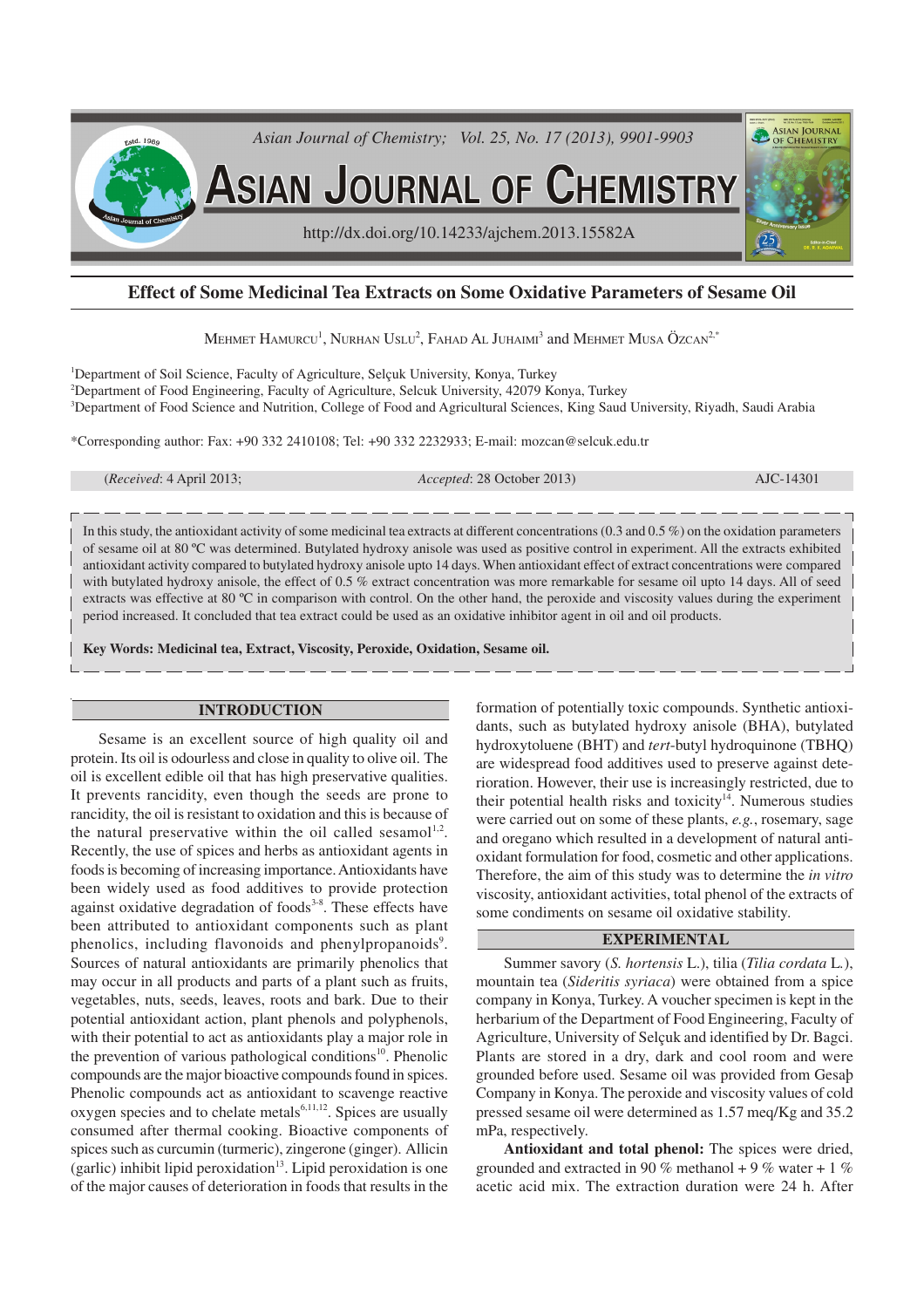filtration, the filtrate were evaporated under vacuum, less than 45 ºC. Folin-Ciocalteu colorimetric method were applied and the results were expressed as mgGAE/Kg extract<sup>15</sup>. Antioxidant activities in the latter samples were determined *in vitro via* scavenging of the ABTS (2,2%-azino-*bis*-3-ethylbenzthiazoine-6-sulphuric acid) radical, generated by a metmyoglobin:hydrogen peroxide system, as described previously<sup>16</sup>. Samples were diluted 1/6 with the extraction solvent. Free radical scavenging activity were determined by DPPH method and the results were expressed as  $IC_{50}$  (mg/ mL), minimum extract required to inhibit the 50 % of 1,1 diphenyl-2-picrylhydrazyl<sup>17</sup>.

**Peroxide value:**All extracts exhibited antioxidant activity compared to butylated hydroxy anisole upto 14 days viscosity and peroxide values of the sesame oil stored at 80 ºC by using extracts. Analyses were applied according to the AOCS<sup>18</sup>. A calculated quantity of the butylated hydroxy anisole (0.2 %) and extracts (0.3-0.5 %) were added directly into sesame oil at room temperature and dissolution was obtained by manual homogenization for about 5 min. A control sample was prepared under the same conditions without addition of any antioxidant. Fifty gram of each sample was stored in  $8 \text{ cm} \times 10 \text{ cm}$ beherglass at 80 ºC in the dark. For the determination of peroxide number, a given weight of sesame oil was dissolved in a mixture of acetic acid:chloroform  $(CH<sub>3</sub>COOH:CHCl<sub>3</sub>)$ (3:2, v/v) and saturated solution of KI (1 mL) was then added. The liberated iodine was titrated with sodium thiosulphate solution  $(0.01 \text{ N})$  in the presence of starch as an indicator<sup>18</sup>. For the free fatty acidity, a known weight of sesame oil was dissolved in a mixture of diethyl ether/ethanol (1:1 v/v). The mixture was titrated with phenolphthalein as an indicator.

**Viscosity:** The viscosity values of the control and essential oils added edible oils were also determined. Viscosity of oil was carried out using Brookfield. 35-45 mL sample of oil was put into the viscometer device. Value was recorded as mPas. Analyses were applied according to the  $AOCS<sup>18</sup>$ .

**Statistical analyses:** Results of the research were analyzed for statistical significance by analysis of variance<sup>19</sup>.

#### **RESULTS AND DISCUSSION**

The antioxidant effects of two different concentration of *Tilia cordata, Sideritis syriaca* and *S.hortensis* extracts are defined in sesame oil stored at 80 ºC for 2 weeks (Table-1). Viscosity values of extracts changed between 17.10 mPa (Tilia) to 30.70 mPa (0.3 % *S. hortensis*), peroxide values changed between 110.60 meq/Kg (0.5 % *S. hortensis*) to 140.60 meq/ Kg (0.3 % Tilia) in the first week of experiment. In addition, while viscosity values of extracts were found between 49.40 mPa to 78.0 mPa (0.3 % *S. hortensis*), peroxide values were determined between 258.40 meq/Kg (0.5 % *S. hortensis*) to 271.20 meq/Kg (0.3 % *Sideritis*). The viscosity values of extracts were found low compared with control group at the second week. Peroxide values were increased partly at the second week (Table-1). Butylated hydroxy anisole is used as a positive antioxidant against control and extracts. All values are found below initial control group in the first week. A rapid increse is in the number of peroxide observed. The antioxidant effects are found similar to butylated hydroxy anisole and highly effective when compared to control group during the first week. It can be said that this is the result of phenolic substances in the extract. The 0.5 % concentration of extracts of three plants are found more effective. During the second week, both the peroxide and viscosity values have increased rapidly. When compared to first week, it can be concluded that approximately two-fold increase is observed during the second week. The decrease in viscosity values observed during the first week may be caused by the oil as it gets fluid properties at high temperature. This reduces the viscosity value in plant extracts than the control group. A high amount of peroxide value is observed during the second week. While the total amount of phenolic substance content ranges from 2.586 to 4.122, their antioxidant activity levels are between 37.816 and 72.917. These values are thought to have an effect on the preservation of stored oil at 80 ºC. As a result, it is thought that the usage of effective substances got from prufied extract components in lower doses may be much more useful. In comparison with our results, it is apparent that the free radical scavenging activity of the aqueous extracts were better than methanolic extracts that we studied on. Trolox equivalent antioxidant activity was reported as 0.36, 0.32, 0.25 and 0.12 by Mantle *et al.*<sup>20</sup> for *T. vulgaris*, *S. officinalis*, *M. spicata* and *S. sclarea* in 80 % methanol extracts, obtained from UK, respectively. There is a strong relationship between the total correlation equation between total antioxidant capacity and total phenolic. Many authors reported that high total phenol increase the antioxidant activity $2^{1,22}$ . In addition, there is a linear correlation between phenolic content and antioxidant activity<sup>23</sup>. Oktay *et al.*<sup>24</sup> found a high correlation between phenolic content and DPPH radical-scavenging activity of fennel seed extract. It is well known that free radicals cause autooxidation of unsaturated lipids in food<sup>25</sup>. This composition explains the antioxidant activity of the extracts added to the analyzed

| TABLE-1                                                           |                  |                           |                  |                           |  |
|-------------------------------------------------------------------|------------------|---------------------------|------------------|---------------------------|--|
| VISOCITY AND PEROXIDE VALUE OF SESAME OIL DURING STORAGE AT 80 °C |                  |                           |                  |                           |  |
|                                                                   |                  |                           |                  |                           |  |
|                                                                   | First week       |                           | Second week      |                           |  |
|                                                                   | Viscosity (mPas) | Peroxide value $(meq/Kg)$ | Viscosity (mPas) | Peroxide value $(meq/Kg)$ |  |
| Tilia cordata $(0.3\%)$                                           | $17.1 \pm 1.13*$ | $140.6 \pm 3.56$          | $55.6 \pm 1.56$  | $270.1 \pm 3.78$          |  |
| Tilia cordata $(0.5\%)$                                           | $19.4 \pm 0.98$  | $136.2 \pm 2.78$          | $67.0 \pm 1.11$  | $259.4 \pm 4.61$          |  |
| Sideritis syriaca $(0.3\%)$                                       | $22.3 \pm 1.27$  | $140.1 \pm 3.67$          | $49.4 \pm 1.38$  | $271.2 \pm 3.89$          |  |
| Sideritis syriaca $(0.5\%)$                                       | $22.1 \pm 1.32$  | $124.3 \pm 2.79$          | $76.1 \pm 1.53$  | $270.5 \pm 4.78$          |  |
| S.hortensis $(0.3\%)$                                             | $30.7 \pm 2.21$  | $122.2 \pm 2.32$          | $78.0 \pm 1.47$  | $262.3 \pm 5.31$          |  |
| S.hortensis $(0.5\%)$                                             | $25.3 \pm 1.68$  | $110.6 \pm 2.69$          | $50.9 \pm 1.34$  | $258.4 \pm 3.78$          |  |
| Butylated hydroxy anisole $(0.02 \%)$                             | $31.0 \pm 1.76$  | $122.7 \pm 2.54$          | $43.7 \pm 1.37$  | $250.0 \pm 2.89$          |  |
| Control                                                           | $33.3 \pm 1.89$  | $240.4 \pm 3.72$          | $123.7 \pm 1.63$ | $248.8 \pm 3.87$          |  |
| $*Mean \pm standard deviation.$                                   |                  |                           |                  |                           |  |